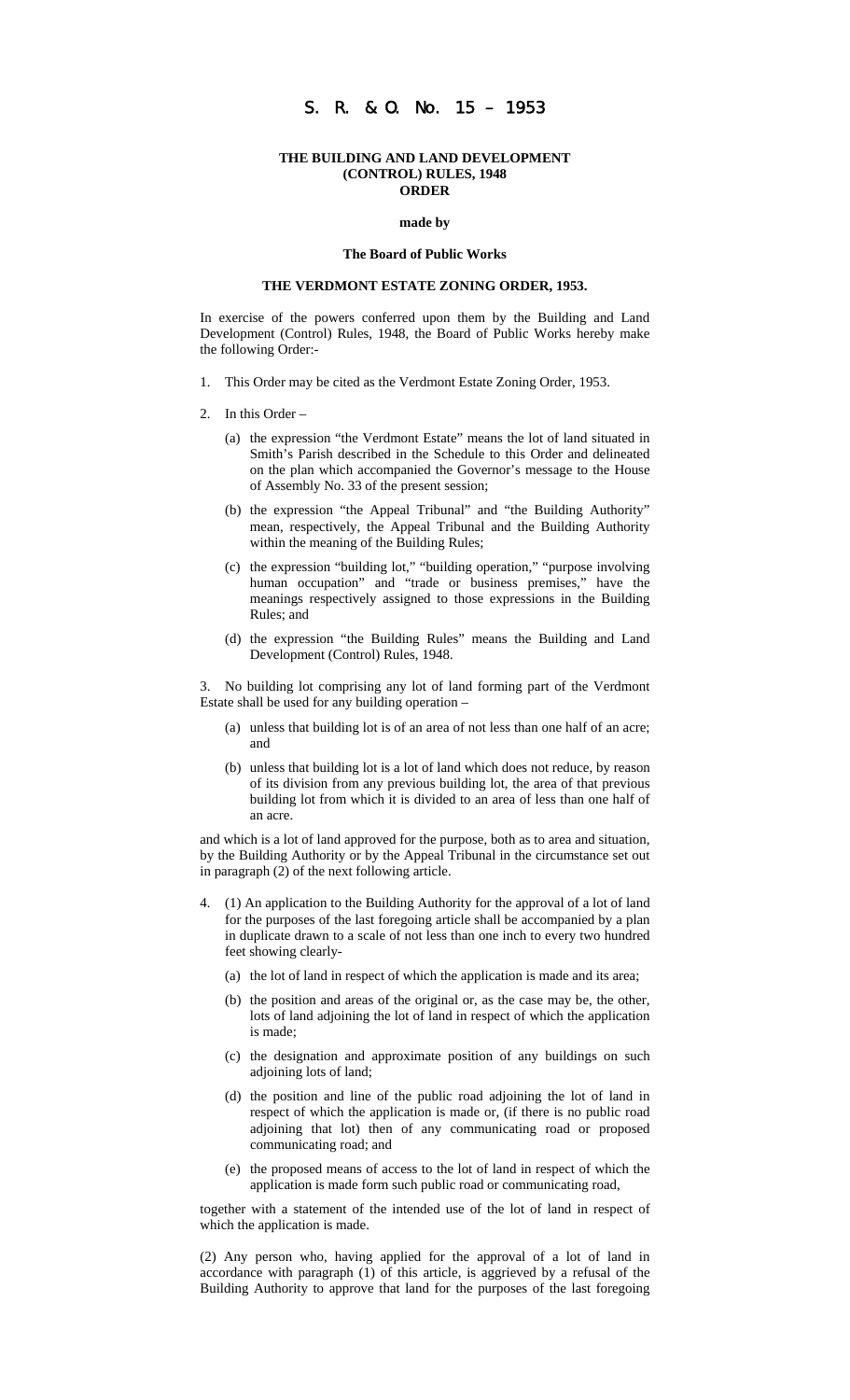article may within fourteen days from the date of his receiving a notice of refusal appeal to the Appeal Tribunal; and the provisions of rules 33, 34 and 35 of the Building Rules shall have effect in relation to any such appeal as though that appeal were an appeal authorized by virtue of the said rule 33.

- 5. Without prejudice to anything in the last foregoing article, no building
	- (a) other than a building intended to be used as a dwelling house; or
	- (b) other than a building (including an outhouse or private garage) appurtenant to any dwelling house, where such building is not intended to be used for a purpose including human occupation; or
	- (c) other than a building of the nature of a storehouse, barn or toolshed intended to be used for agricultural or horticultural purposes in connection with the development of agriculture or horticulture on the lot of land on which the storehouse, barn or toolshed is constructed,

shall be constructed on any lot of land forming part of the Verdmont Estate.

- 6. Without prejudice to anything in the provisions of this Order
	- (a) not more than one dwelling house shall be built on any lot of land approved for the purposes of article three of this Order; and
	- (b) no part of any building
		- (i) being a building intended to be used as a dwelling house; or
		- (ii) being a building of the nature of an outhouse or garage appurtenant to a dwelling house; or
		- (iii) being a building of the nature of a storehouse, barn or toolshed intended to be used for agricultural or horticultural purposes,

shall be constructed on any lot of land approved for the purposes of article three of this Order in such manner as to be within one hundred feet of the most northerly part of the land comprising the highway know as the South Road.

7. No dwelling house or other building authorized by virtue of the last foregoing article to be constructed on any lot of land forming part of the Verdmont Estate shall be altered (within the meaning of sub-paragraph (d) of paragraph (2) of rule 4 of the Building Rules) so that it may be used as trade or business premises otherwise than as premises of the nature mentioned in paragraph (b) of the last foregoing article.

- 8. No roads
	- (a) other than the road delineated on the plan which accompanied the Governor's message to the House of Assembly No. 33 of the present session; or
	- (b) other than roads, being roads of not more than four feet in width measured at a distance of four feet from the most northerly part of the South Road,

shall be constructed for the purpose of affording access to and egress from the Verdmont Estate to the South Road; and any such road as aforesaid (other than the road referred to in sub-paragraph (a) of this paragraph) shall be so constructed, together with its appurtenant works, as to present the use of that road by any vehicle which is more than four feet in width.

No entrance or gateway for any road referred to in sub-paragraph (b) of the foregoing paragraph shall be constructed within four feet of the most northerly part of the South Road.

## **SCHEDULE**

All that certain lot of land situate in Smith's Parish known as "the Verdmont Estate" containing about 21 acres and bounded Northerly partly by the highway known as Verdmont Road and partly by land in the possession of the estate of the late G.S.W. Smith, Easterly partly by land in the possession of the late G.S.W. Smith and partly by land of Norman Moniz, Southerly by the highway known as the South Road, Westerly partly by land now or formerly in the possession of Irene Churchill Joell, partly by land now or formerly in possession of Allan P. Joell, and partly by land in the possession of the Bermuda Historical Monuments Trust.

> (Sgd) H. Colin Smith Clerk, Board of Public Works.